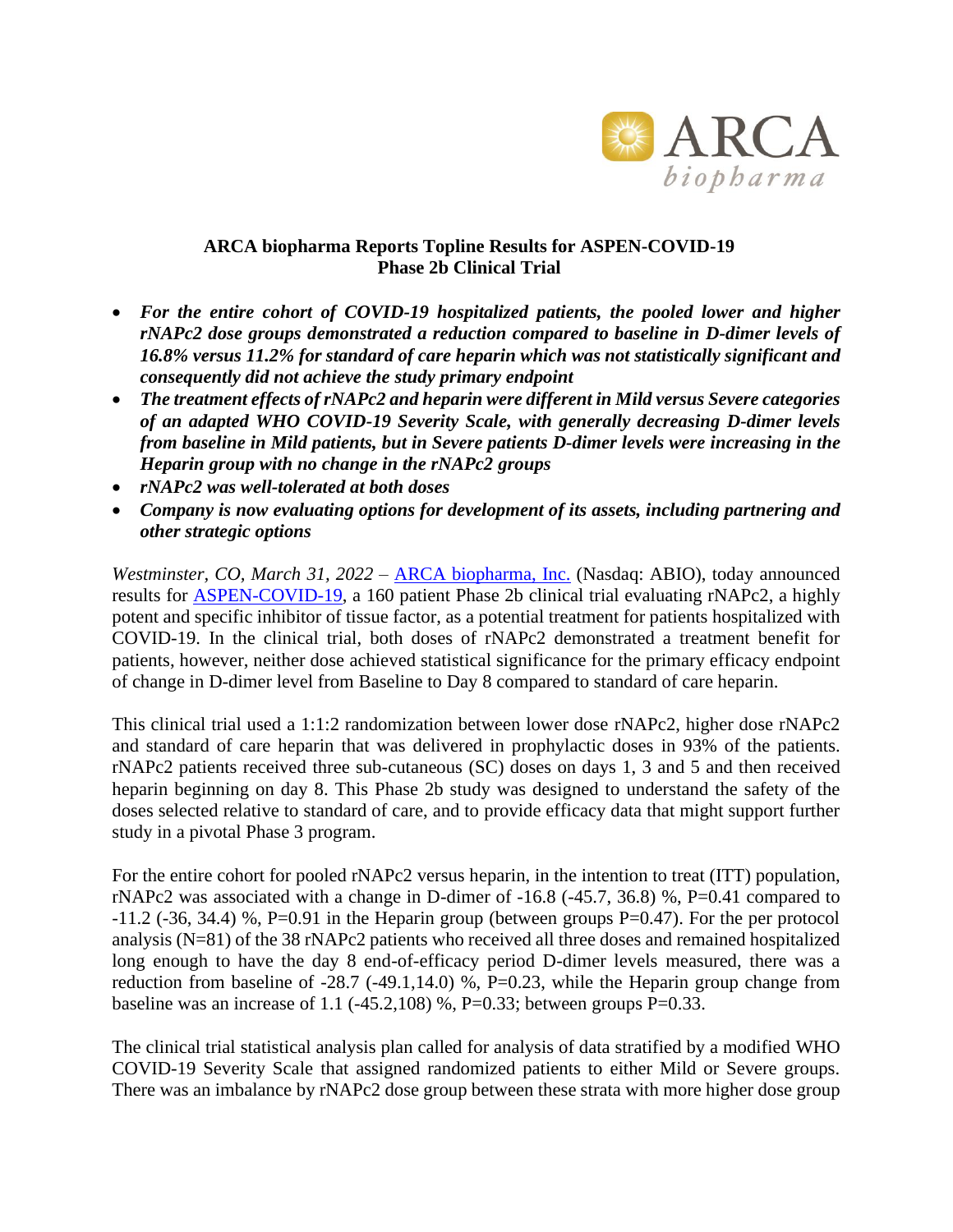patients in the Severe stratum (15 vs 10 lower dose) and more lower dose in the Mild stratum. Because treatment effects were different in these strata, dose response had to be analyzed within each stratum. In the ITT analysis, WHO Mild patients (N= 84) had baseline median (IQR) D-dimer levels of 314 (206,473) D-Dimer Units (DDUs, ng/ml). D-dimer levels as percent change *decreased* at day 8 or hospital discharge in both the pooled high and low dose rNAPc2 arms (-32.7  $(-44.7, 4.3)$ , P=0.009) and in the heparin arm  $(-16.8 (-36.0.0.5))$ , P= 0.010); this decrease was statistically significant in the higher dose rNAPc2 group (-32.3 (-43.7,-2.4), P=0.016) but not in the lower dose group  $(-33.0 \ (-45.8, 8.0), P=0.17)$ . In contrast, in WHO Severe patients (N= 51, baseline DDU median 546 (318,872), P<0.0001 vs. Mild) D-dimer levels *increased* in the heparin group (% change 29.0 (-14.9,145), P=0.022) but *did not change* in the pooled rNAPc2 group (25.9 (-49.1,136), P=0.16) or in either rNAPc2 dose group (lower, -12.1(-50.2,498), P=0.84; higher, 36.8  $(-41.7, 136)$  P=0.13).

On the secondary endpoints measuring thrombotic events and time-to-recovery, there was a numerical imbalance in favor of rNAPc2 that was non-significant.

[Dr. Michael Bristow,](http://arcabio.com/people/michael-bristow/) ARCA's President and Chief Executive Officer, commented, "Given the accumulating evidence on the clinical importance of thromboses in COVID-19 patients pointing to an important role for the tissue factor pathway in viral infection, inflammatory response and the development of coagulopathy, these clinical trial results are disappointing. While rNAPc2 did provide benefit to patients that was substantially equivalent to prophylactic heparin, neither the pooled dose groups nor either dose arm met the primary efficacy superiority endpoint. In the WHO Scale Severe category where most of the morbidity and mortality from COVID-19 resides, rNAPc2 attenuated the increase in D-dimer levels associated with heparin therapy. We are deeply grateful to all of the patients, their supporters, and investigators who participated in the ASPEN-COVID-19 study. We will continue to analyze the predefined clinical trial analyses, including important measurements such as antiphospholipid Abs. At this time, ARCA is not planning further clinical development of rNAPc2 in COVID-19 in a direct superiority comparison to heparin design. However, we believe the safety margin and apparent efficacy at the lower dose would not preclude a study design evaluating a prophylactic heparin-rNAPc2 combination. In addition, in view of the safety, ease of administration and efficacy for rNAPc2 seen in ASPEN-COVID-19, and lack of any issue related to heparin induced thrombocytopenia-like adverse effects, other indications which have implicated tissue factor in their pathogenesis may be considered as part of our review of strategic options."

Dr. Wolfram Ruf, Scientific Director of the Center for Thrombosis and Hemostasis at the Johannes Gutenberg University Medical Center Mainz, Germany, and Professor at Scripps Research, La Jolla, CA, and member of the ASPEN-COVID-19 Executive Committee, commented: "rNAPc2's efficacy to reduce D-dimer and venous and arterial thrombotic events similar to heparin shown in the ASPEN-COVID-19 study suggest that tissue factor is a likely driver for the coagulopathy seen in severe COVID-19 patients."

Dr. Marc Bonaca MD MPH, Executive Director of The Colorado Prevention Center and Professor of Medicine of University of Colorado, and a member of the ASPEN-COVID-19 Executive Committee stated, "These data support an acceptable safety profile of rNAPC2 at the doses chosen as compared to standard of care heparin. Although the clinical trial was not powered for clinical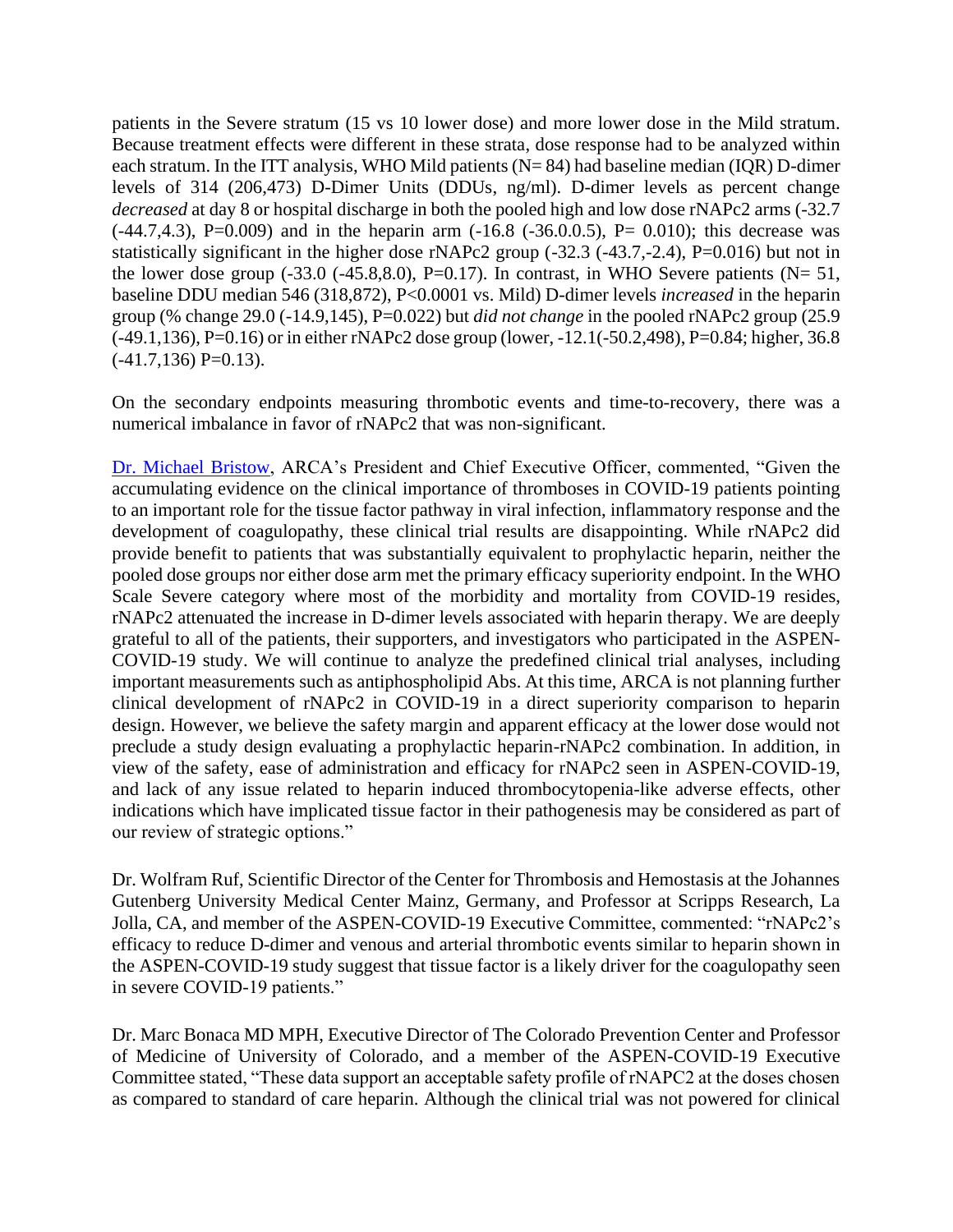efficacy and the overall impact on D-dimer was not statistically significant, the findings in the more severely ill patients, where we know higher doses of heparin are not effective, are exciting. We look forward to learning more about where this novel mechanism may benefit patients in COVID-19 and other disease states where tissue factor may play a key pathological role."

ASPEN-COVID-19 was a Phase 2b randomized, multi-center, international clinical trial that evaluated two dose regimens of rNAPc2 versus standard of care heparin in 160 hospitalized SARS-CoV-2 positive patients that also had an elevated D-dimer level. The primary endpoint of the clinical trial was the change in D-dimer level from baseline to Day 8 relative to standard of care heparin. D-dimer is a biomarker commonly used for assessing coagulation activation, which is commonly elevated in hospitalized COVID-19 patients and is associated with adverse clinical outcomes. Heparin is an anticoagulant commonly given to any patient hospitalized in the United States for COVID-19. Detailed information about the ASPEN-COVID-19 clinical trial is available at its listing on [www.clinicaltrials.gov.](http://www.clinicaltrials.gov/)

# **Summary efficacy results:**

Change in D-dimer levels from baseline at Day 8:

- in ITT analysis, rNAPc2 combined dose arms median reduction of 16.8%, Heparin group reduction of 11.2% ( $P = 0.47$  between groups).
- Per protocol analysis (all 3 doses of rNAPc2 administered) reduction in D-dimer of 28.7% in rNAPc2 dose pooled group, heparin increased by  $1.1\%$  (P=0.33 between groups).
- WHO Severe patients Heparin group increase in D-dimer by 29.0%, P=0.022 within group; rNAPc2 change by  $25.9\%$ , P=0.16 within group.

On the secondary endpoint related to eligibility for hospital discharge (Time to recovery ACTT Score), the rNAPc2 combined arms log rank hazard ratio was 0.88 (0.62,1.23) compared to heparin, and the thrombosis events component of the composite clinical outcome endpoint yielded nine events in the heparin group versus six in the combined rNAPc2 groups ( $P = 0.44$ ); neither result was statistically significant.

### **Summary safety results:**

rNAPc2 was well-tolerated at both doses. There were no serious treatment-related adverse events and no dose dependent increase in adverse events was observed. There was no difference between rNAPc2 and standard-of-care heparin in major or non-major clinically relevant bleeding.

### **About ARCA biopharma**

ARCA biopharma is dedicated to developing genetically and other targeted therapies for cardiovascular diseases through a precision medicine approach to drug development. The U.S. FDA has granted the Gencaro development program Fast Track designation and a Special Protocol Assessment (SPA) agreement. At present, ARCA is evaluating options for development of its assets, including partnering and other strategic options. For more information, please visit [www.arcabio.com](http://www.arcabio.com/) or follow the Company on [LinkedIn.](http://www.linkedin.com/company/arca-biopharma-inc./)

### **Safe Harbor Statement**

*This press release contains "forward-looking statements" for purposes of the safe harbor provided by the Private Securities Litigation Reform Act of 1995. These statements include, but are not*